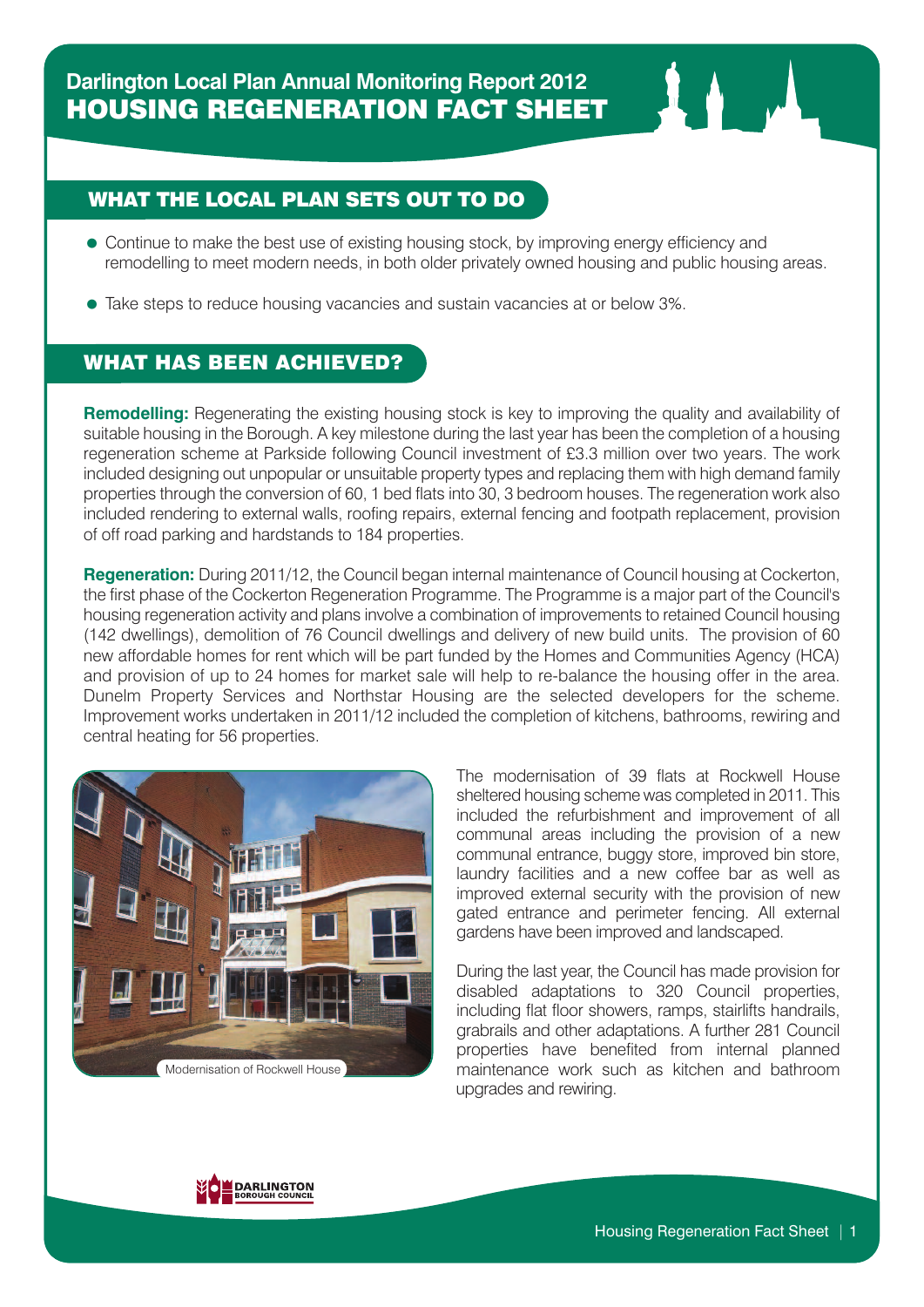**Tackling Empty Homes:** Council data shows that 3.7% of all homes in Darlington Borough were vacant in 2011 (Strategic Housing Market Assessment, June 2012). This is lower than the Tees Valley average of 4.7% but marginally higher than the Regional vacancy rate of 3.6%. This is also still slightly higher than the Local Plan target which aims to sustain vacancies at or below 3%. The Council is working to tackle long term empty homes (homes vacant for more than 6 months) across the Borough. The number of long term empty homes was recorded as 800 in 2011. The Council has made progress in a number of areas during the last year to try to tackle the issue of long term empty homes as set out below:

- A strategic approach for addressing long term vacancy is set out in the Councils' new Housing Strategy and accompanying Action Plan, published in July 2012;
- A dedicated Empty Homes Officer was appointed in early 2012, providing a dedicated resource to progress key actions;
- An empty homes database has been established. This uses Council Tax data to provide a comprehensive picture of empty homes across the Borough;
- The Council has continued to make contact with empty homes owners and to offer help and advice such as discussing options for private rental or sale of the property to the Council to allow re-use of the property as an affordable home;
- The Council held an Empty Property Forum in partnership with the National Landlords Association in October 2012. The forum provided opportunity for owners of empty homes to get advice about selling their homes and for buyers to find new properties which is a key part of helping to get empty homes back into use.

## WHAT DOES THIS MEAN?

Within limited available resources, progress is being made in breaking down mono-tenure Council housing estates and widening the affordable housing offer. The availability of public funding will influence the range and extent of future intervention. Red Hall is identified as a priority for future investment and discussions with partners are due to commence shortly. It is anticipated that this programme of investment will commence following the completion of Cockerton.

As a result of the cuts in public sector funding over recent years, the Council is currently unable to offer private sector loans to home owners to assist in home improvements and refurbishments. Investment is being targeted at decent homes work within Council housing estates. Changes in the funding climate will trigger reviews of the housing investment programme.

A new database and dedicated resources will enable the Council to focus on making more progress on tackling long term vacancies.



## Housing Offer : Quality : Choice